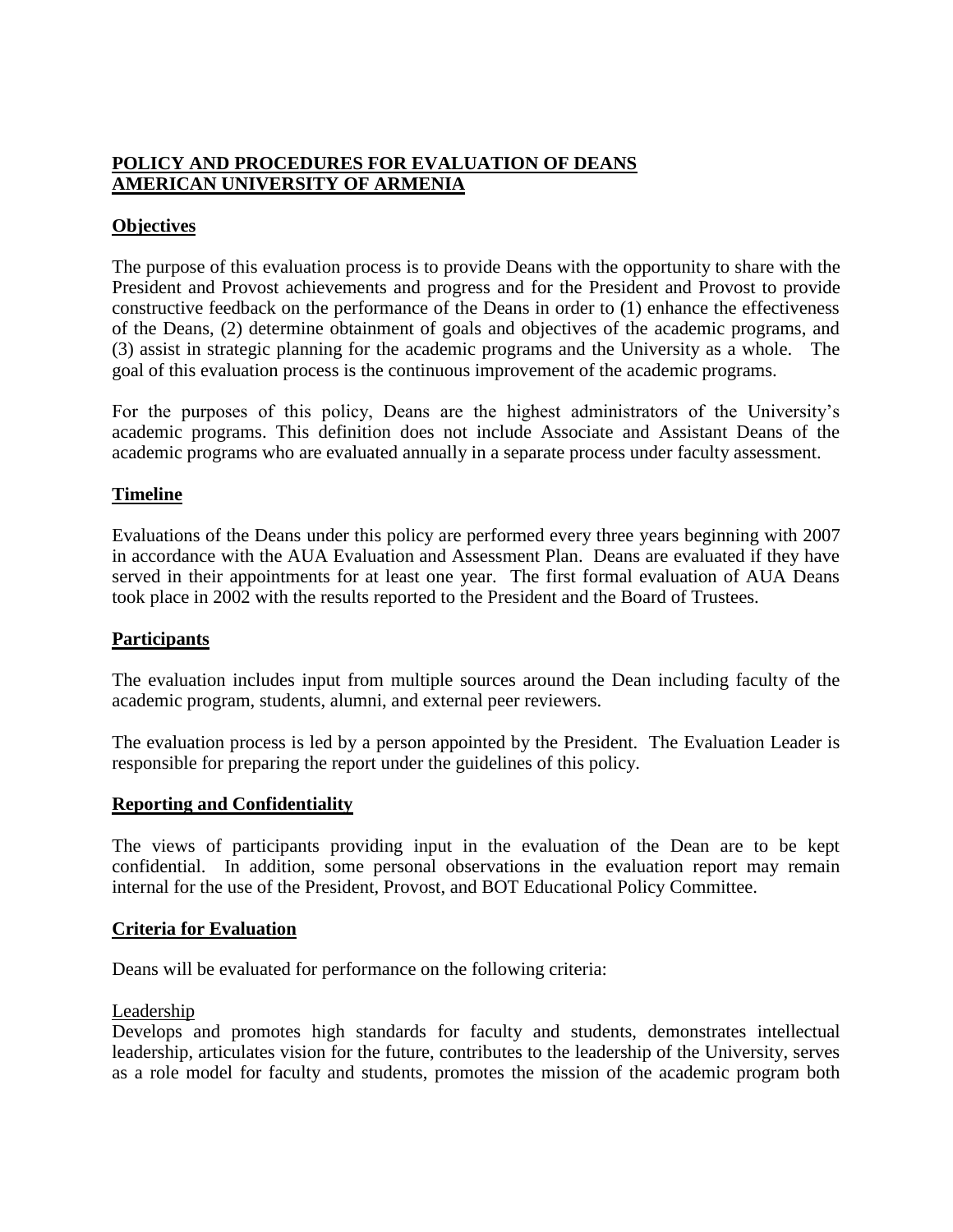within and outside the University, is responsive to the needs of constituencies within and outside the University, participates in University development and promotional activities.

### Academic Program Development

Leads and participates effectively in strategic planning, consistently involves the faculty in planning and works with faculty to develop short and long term goals, uses both direct and indirect evidence to assess student learning, effectively leads regular reviews of the curriculum, promotes faculty development, encourages creative teaching approaches, effectively mentors faculty.

### Management

Recruits qualified faculty, develops and manages budgets responsibly and efficiently, creates a positive environment for faculty and students, works with other academic programs effectively, creates clear policies and procedures, exercises good judgment in appointing associate/assistant deans and directors, perseveres under difficulties, handles well faculty concerns and problems, implements University policies effectively, holds regular and productive faculty meetings.

#### Interpersonal Skills

Is accessible to faculty and students, promotes open communication for faculty and students, exhibits fairness and ethical behavior in all relations and communications, demonstrates effective conflict resolution skills, works effectively as part of the University team.

### **Procedures**

This evaluation process is comprised of the following main components: (1) self-evaluation of the Dean, (2) evaluations by students, alumni, faculty, and external reviewers, (3) drafting and submission of the evaluation report to the President and Provost, (4) written evaluation by the President and Provost, (5) written response of the Dean to the evaluation report (optional), and (6) submission of the full report to the BOT Educational Policy.

### 1) Self-evaluation of the Dean

The Dean prepares a report that discusses and documents how the performance criteria for Deans have been met or not met and any barriers or restraints to the Deans ability to meet the criteria. It is expected that the main body of the self-report will not exceed five pages.

### 2) Evaluations by multiple sources

The Evaluation Leader collects data from sources using the self-administered standardized questionnaires (see below), through interviews, and through the review of documents. The Leader may request that the Dean provide documents pertaining to the performance criteria. Logistical support for data collection and analysis will be provided to the Leader.

### 3) Evaluation report

The Leader drafts separate evaluation reports for each Dean based on the evaluations and other documents. The reports are submitted to the President and Provost.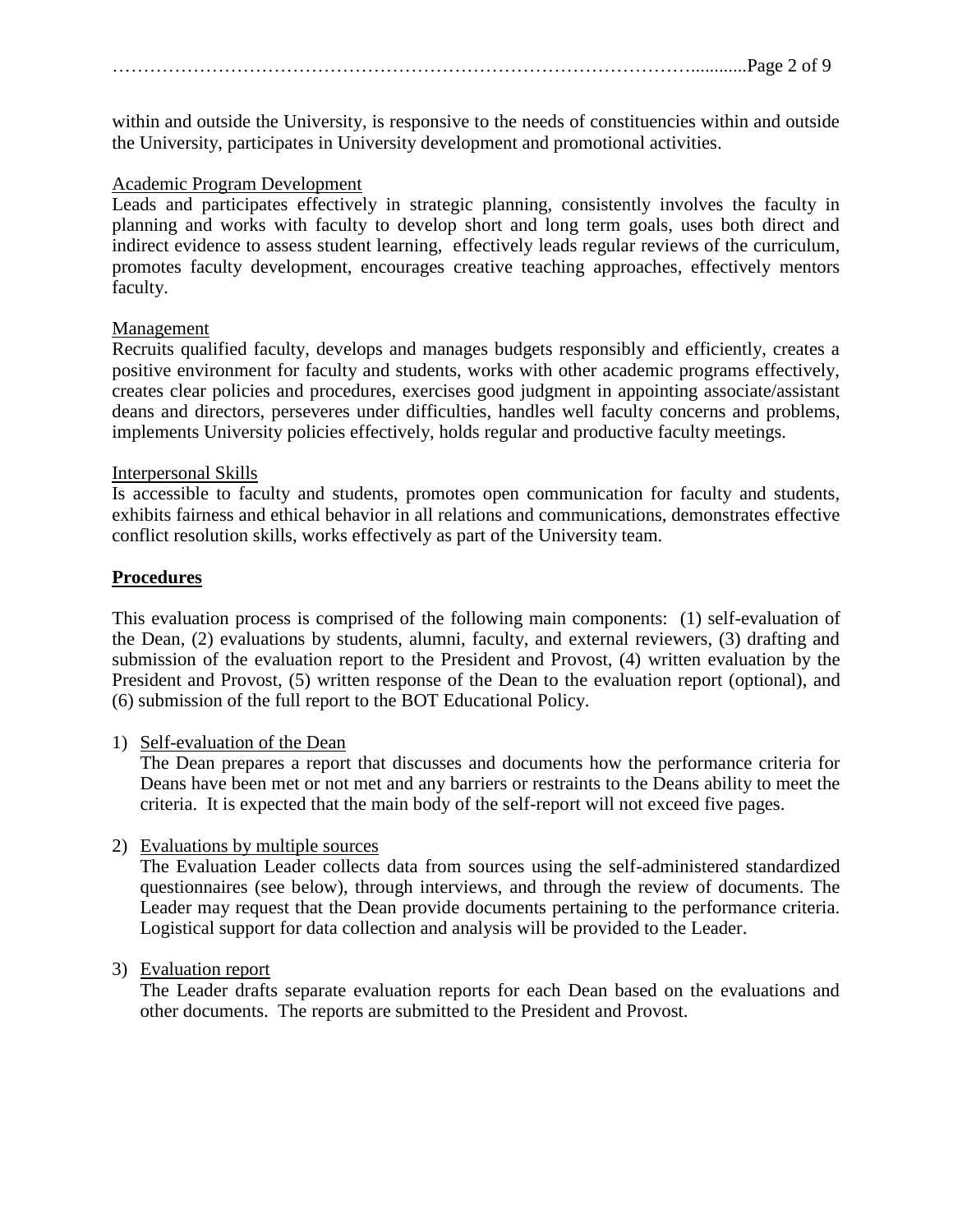## …………………………………………………………………………………............Page 3 of 9

## 4) President and Provost evaluation

The President and Provost review together the report and prepare a separate statement that evaluates the Dean. The evaluation report, including the statement of the President and Provost is forwarded to the Dean.

## 5) Response of the Dean

The Dean may choose to make a written response to the evaluation report.

## 6) Final report

The final report is comprised of (1) the evaluation report, (2) the statement of the President and Dean,  $(3)$  the written response of the Dean, and  $(4)$  a signature page. The final report is submitted to the BOT Educational Policy Committee. A copy is kept in the personnel files in the Provost's office.

*August 2007*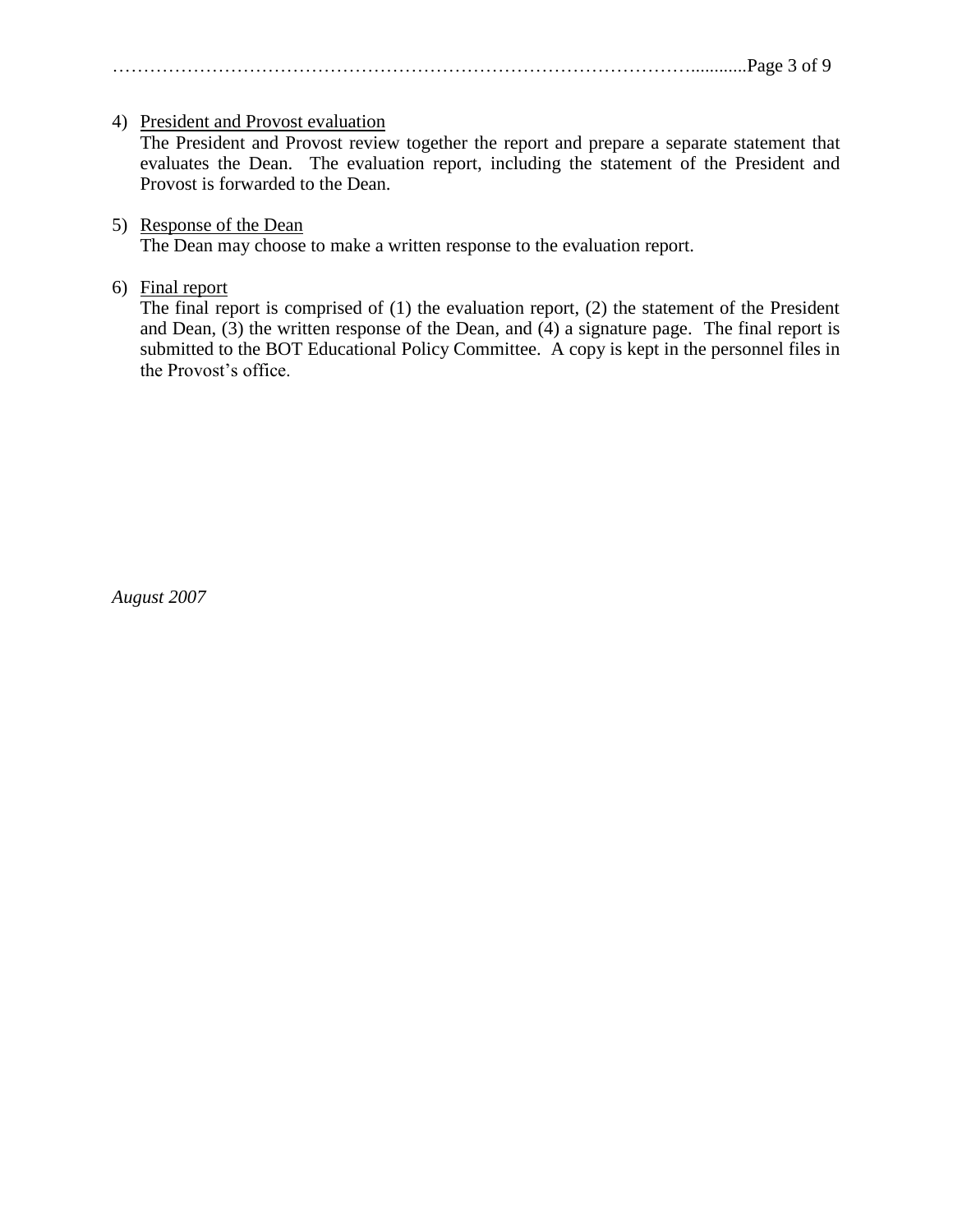#### **Questionnaire for Faculty for the Evaluation of Deans American University of Armenia 2007**

The American University of Armenia is committed to the continuous improvement of its academic programs. In order to ensure that the mission, goals, and objectives of the University and its academic programs are achieved, the University has in place a variety of assessment activities. One of these activities is the periodic evaluation of the Deans of the academic Programs. Please take a few minutes to assist us in this process by answering the following questions. Your responses will be kept confidential.

1. Please indicate your opinion about the following statements.

|                                      | <b>Strongly</b><br>Agree | <b>Agree</b> | <b>Neutral</b> | <b>Disagree</b> | <b>Strongly</b><br>disagree | Don't<br>know |
|--------------------------------------|--------------------------|--------------|----------------|-----------------|-----------------------------|---------------|
| The Dean involves faculty in         |                          |              |                |                 |                             |               |
| developing plans for the academic    |                          |              |                |                 |                             |               |
| program.                             |                          |              |                |                 |                             |               |
| The Dean promotes high standards     |                          |              |                |                 |                             |               |
| for the faculty.                     |                          |              |                |                 |                             |               |
|                                      |                          |              |                |                 |                             |               |
| The Dean is able to promote the      |                          |              |                |                 |                             |               |
| mission of the academic program      |                          |              |                |                 |                             |               |
| inside the University.               |                          |              |                |                 |                             |               |
| The Dean develops and maintains      |                          |              |                |                 |                             |               |
| good relations for the academic      |                          |              |                |                 |                             |               |
| program outside the University.      |                          |              |                |                 |                             |               |
| The Dean is successful in recruiting |                          |              |                |                 |                             |               |
| new students.                        |                          |              |                |                 |                             |               |
|                                      |                          |              |                |                 |                             |               |
| The Dean does a good job in finding  |                          |              |                |                 |                             |               |
| qualified faculty to teach.          |                          |              |                |                 |                             |               |
| The Dean provides opportunities for  |                          |              |                |                 |                             |               |
| faculty to be heard on academic      |                          |              |                |                 |                             |               |
| program issues.                      |                          |              |                |                 |                             |               |
| The Dean does a good job of          |                          |              |                |                 |                             |               |
| promoting faculty development.       |                          |              |                |                 |                             |               |
|                                      |                          |              |                |                 |                             |               |
| The Dean serves as a good mentor     |                          |              |                |                 |                             |               |
| for the faculty.                     |                          |              |                |                 |                             |               |
|                                      |                          |              |                |                 |                             |               |
| The Dean serves as a good role       |                          |              |                |                 |                             |               |
| model for students.                  |                          |              |                |                 |                             |               |
|                                      |                          |              |                |                 |                             |               |
| The Dean is open to new ideas about  |                          |              |                |                 |                             |               |
| teaching.                            |                          |              |                |                 |                             |               |
|                                      |                          |              |                |                 |                             |               |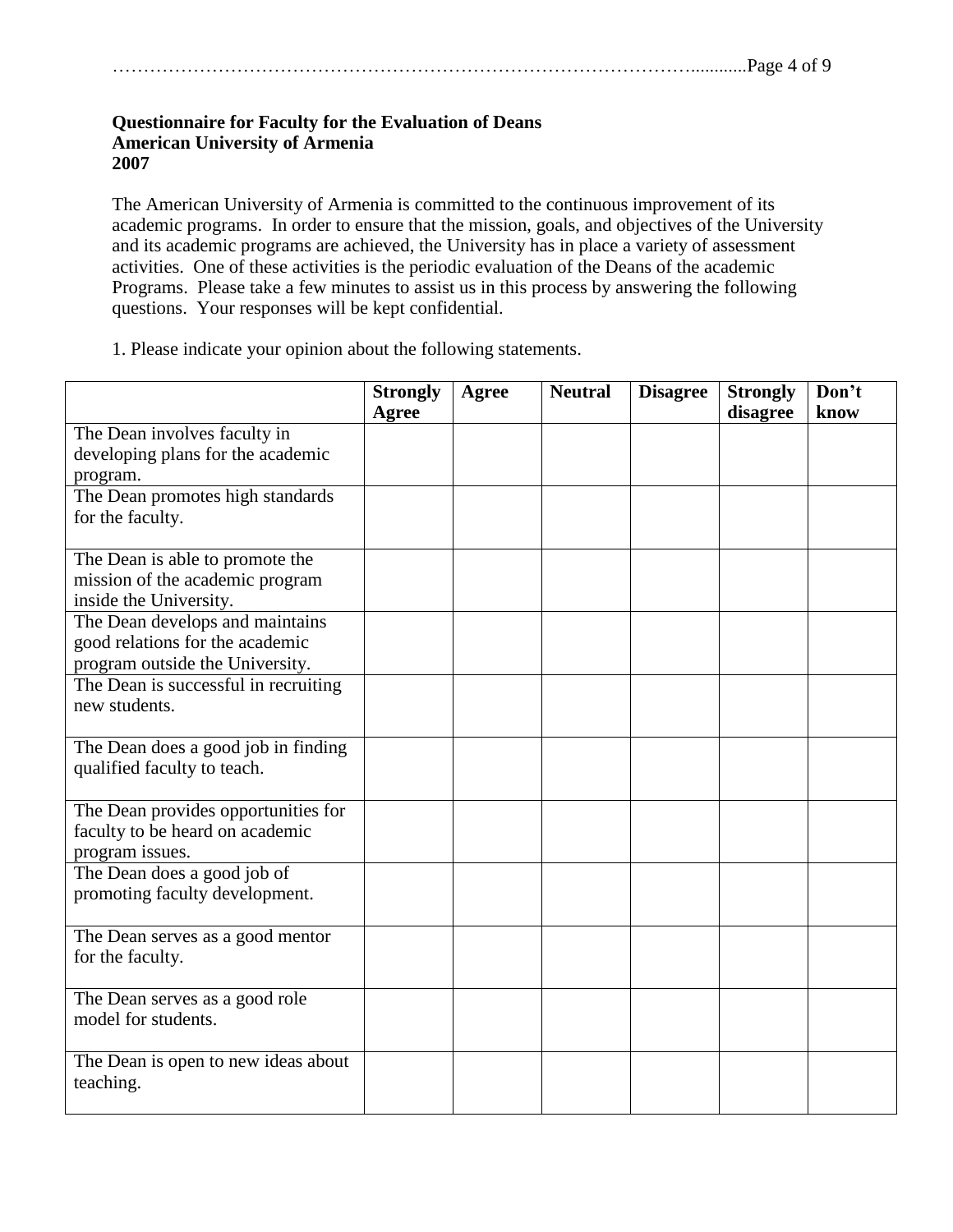|--|--|

|                                                                           | <b>Strongly</b><br>Agree | <b>Agree</b> | <b>Neutral</b> | <b>Disagree</b> | <b>Strongly</b><br>disagree | Don't<br>know |
|---------------------------------------------------------------------------|--------------------------|--------------|----------------|-----------------|-----------------------------|---------------|
| The Dean creates a positive<br>atmosphere in the academic program.        |                          |              |                |                 |                             |               |
| The Dean exercises good judgment<br>in appointing staff.                  |                          |              |                |                 |                             |               |
| The Dean does a good job in<br>handling faculty concerns and<br>problems. |                          |              |                |                 |                             |               |
| The Dean does a good job in<br>handling student concerns and<br>problems. |                          |              |                |                 |                             |               |
| The Dean is accessible to faculty.                                        |                          |              |                |                 |                             |               |
| The Dean is accessible to students.                                       |                          |              |                |                 |                             |               |
| The Dean is always fair and ethical<br>when interacting with faculty.     |                          |              |                |                 |                             |               |
| The Dean is always fair and ethical<br>when interacting with students.    |                          |              |                |                 |                             |               |
| The Dean communicates effectively.                                        |                          |              |                |                 |                             |               |
| The Dean promotes open<br>communication with faculty.                     |                          |              |                |                 |                             |               |
| The Dean promotes open<br>communication with students.                    |                          |              |                |                 |                             |               |
| The Dean does a good job in<br>resolving conflicts.                       |                          |              |                |                 |                             |               |
| The Dean's policies and procedures<br>are clear to faculty.               |                          |              |                |                 |                             |               |
| The Dean's policies and procedures<br>are clear to students.              |                          |              |                |                 |                             |               |
| The Dean handles administrative<br>matters in a timely manner.            |                          |              |                |                 |                             |               |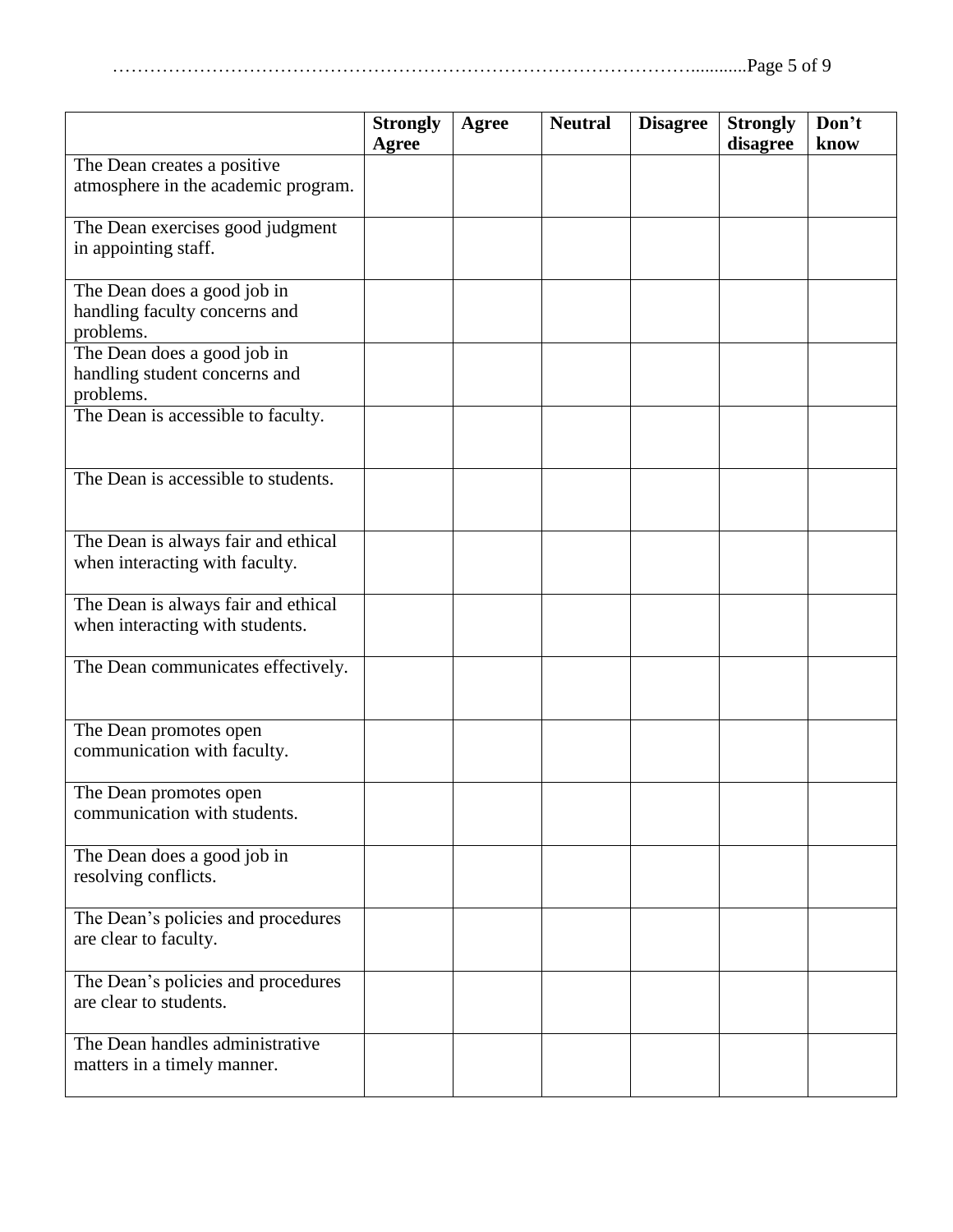| The Dean runs faculty meetings that |  |  |  |
|-------------------------------------|--|--|--|
| are productive.                     |  |  |  |
|                                     |  |  |  |

2. What do you think are the main strengths and weaknesses of the Dean?

3. Please provide any other constructive comments you think will be helpful.

Thank you for your participation.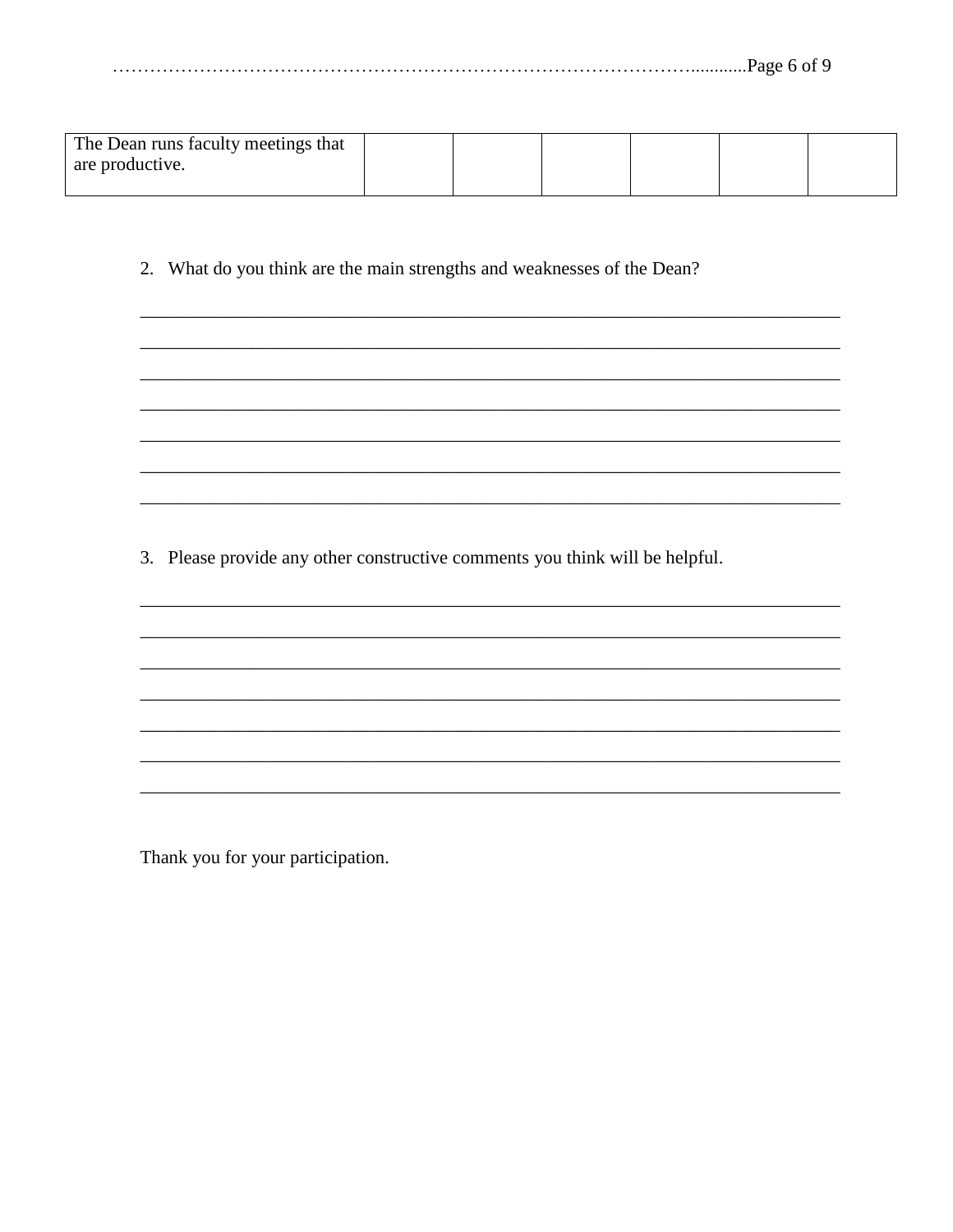#### **Questionnaire for Students and Alumni for the Evaluation of Deans American University of Armenia 2007**

The American University of Armenia is committed to the continuous improvement of its academic programs. In order to ensure that the mission, goals, and objectives of the University and its academic programs are achieved, the University has in place a variety of assessment activities. One of these activities is the periodic evaluation of the Deans of the academic Programs. Please take a few minutes to assist us in this process by answering the following questions. Your responses will be kept confidential.

1. Please indicate your opinion about the following statements.

| <b>Strongly</b> | <b>Agree</b> | <b>Neutral</b> | <b>Disagree</b> | <b>Strongly</b> | Don't    |
|-----------------|--------------|----------------|-----------------|-----------------|----------|
|                 |              |                |                 |                 | know     |
|                 |              |                |                 |                 |          |
|                 |              |                |                 |                 |          |
|                 |              |                |                 |                 |          |
|                 |              |                |                 |                 |          |
|                 |              |                |                 |                 |          |
|                 |              |                |                 |                 |          |
|                 |              |                |                 |                 |          |
|                 |              |                |                 |                 |          |
|                 |              |                |                 |                 |          |
|                 |              |                |                 |                 |          |
|                 |              |                |                 |                 |          |
|                 |              |                |                 |                 |          |
|                 |              |                |                 |                 |          |
|                 |              |                |                 |                 |          |
|                 |              |                |                 |                 |          |
|                 |              |                |                 |                 |          |
|                 |              |                |                 |                 |          |
|                 |              |                |                 |                 |          |
|                 |              |                |                 |                 |          |
|                 |              |                |                 |                 |          |
|                 |              |                |                 |                 |          |
|                 |              |                |                 |                 |          |
|                 |              |                |                 |                 |          |
|                 |              |                |                 |                 |          |
|                 |              |                |                 |                 |          |
|                 |              |                |                 |                 |          |
|                 |              |                |                 |                 |          |
|                 |              |                |                 |                 |          |
|                 |              |                |                 |                 |          |
|                 |              |                |                 |                 |          |
|                 |              |                |                 |                 |          |
|                 |              |                |                 |                 |          |
|                 |              |                |                 |                 |          |
|                 | <b>Agree</b> |                |                 |                 | disagree |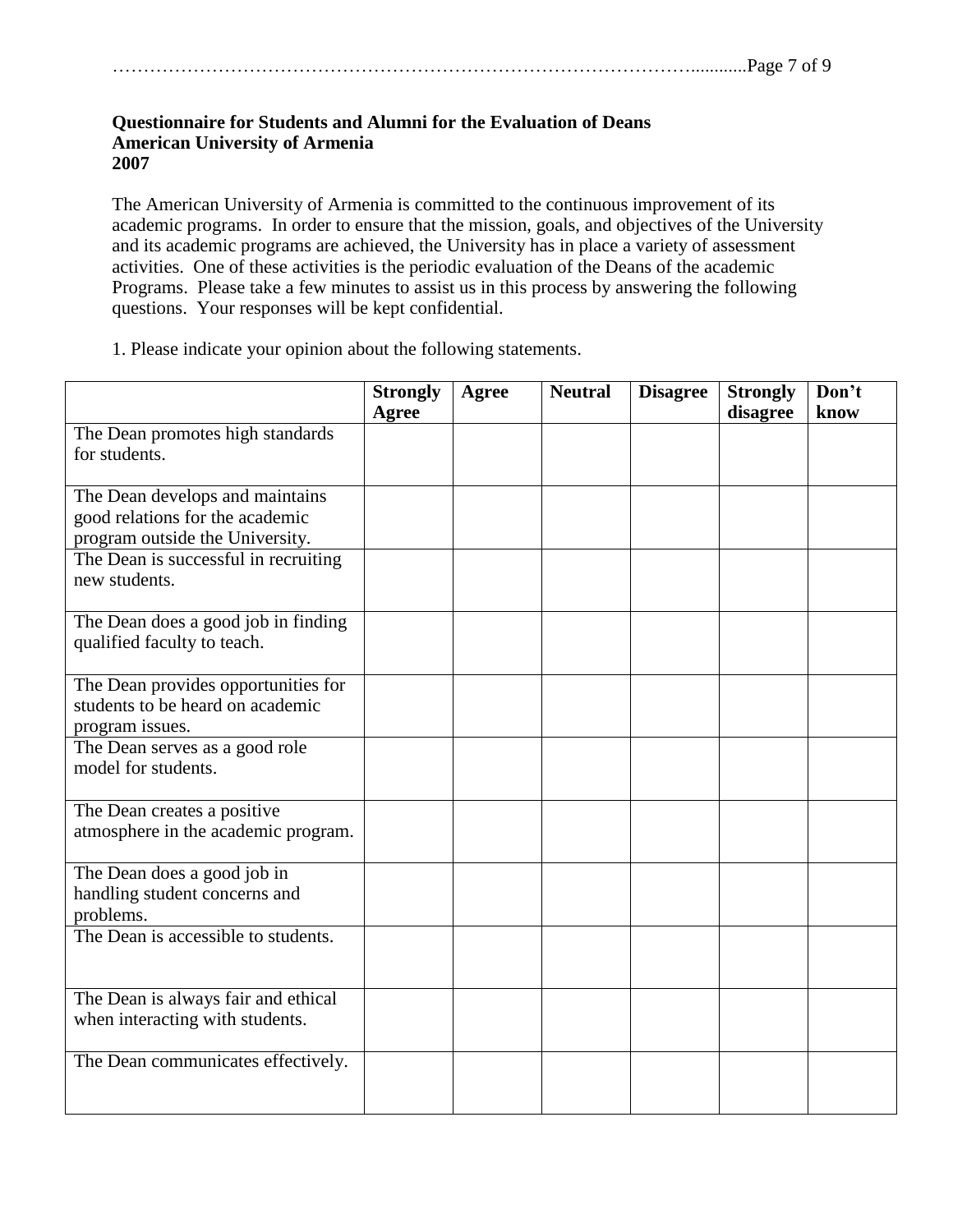| $P\text{age } 8 \text{ of } >$ |  |
|--------------------------------|--|
|--------------------------------|--|

| The Dean promotes open<br>communication with students.               |  |  |  |
|----------------------------------------------------------------------|--|--|--|
| The Dean does a good job in<br>resolving conflicts.                  |  |  |  |
| The Dean's policies and procedures<br>are clear to faculty.          |  |  |  |
| The Dean's policies and procedures<br>are clear to students.         |  |  |  |
| The Dean handles student problems<br>and matters in a timely manner. |  |  |  |
| The Dean communicates with<br>students on a regular basis.           |  |  |  |

2. What do you think are the main strengths and weaknesses of the Dean?

3. Please provide any other constructive comments you think will be helpful.

Thank you for your participation.